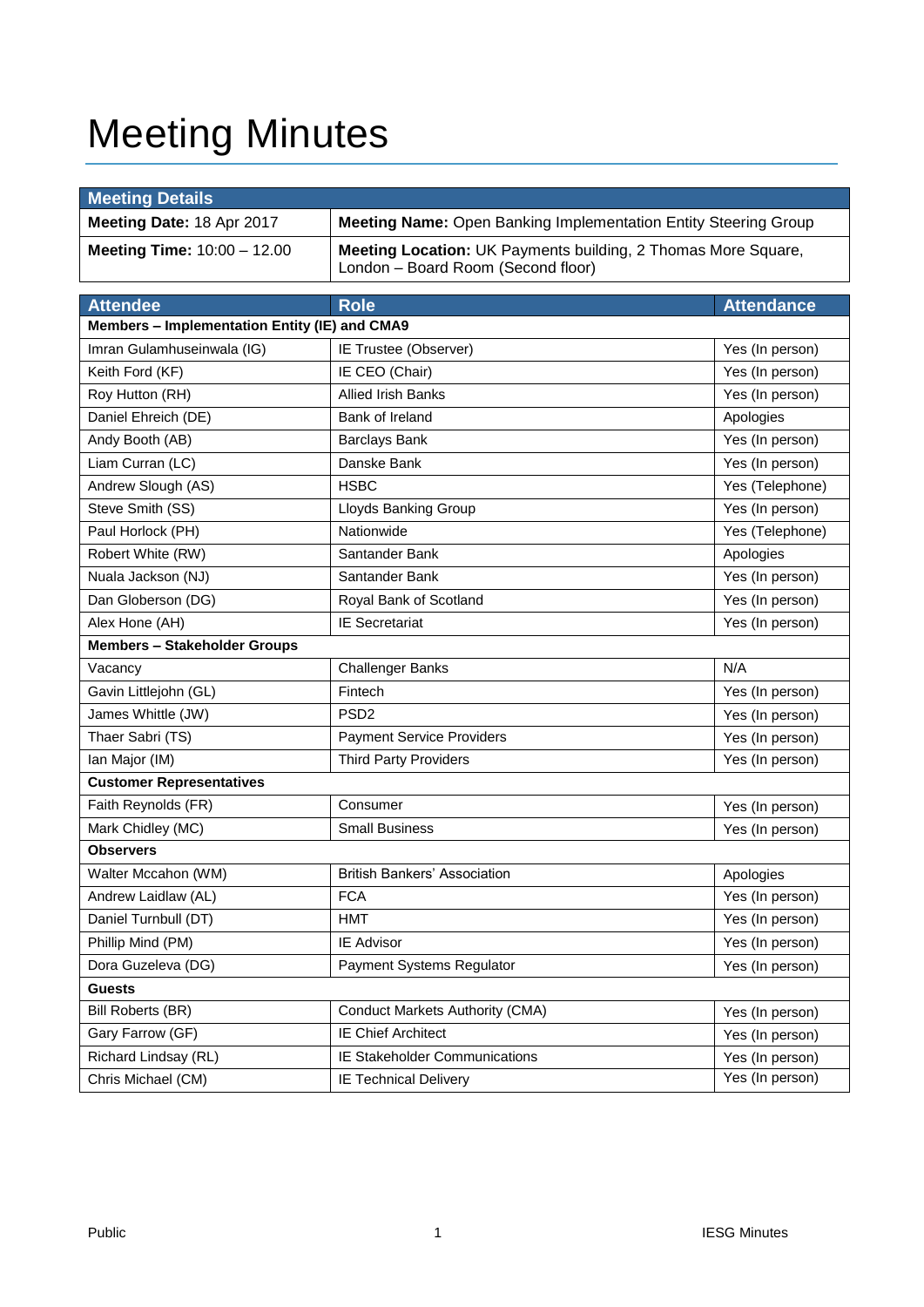| # | Agenda                                 | Purpose         |
|---|----------------------------------------|-----------------|
|   | Programme update                       | For information |
| 2 | Open Data and Account Information APIs | For review      |
| 3 | eIDAS Interoperability                 | For review      |
| 4 | <b>IESG Offsite Proposal</b>           | For review      |
| 5 | Programme Issues & Risks               | For review      |
| 6 | Actions                                | For review      |
|   | AoB                                    | N/A             |

### **Agenda item 1 – Programme Overview**

KF opened the meeting and welcomed the group and introduced Imran Gulamhuseinwala as the new Implementation Trustee. BR noted that he attended the Mar IESG due to the circumstances of the previous Trustee having to step down. BR also provided thanks to those that had supported with the Implementation Trustee recruitment process.

A number of minor amendments were noted related to the 20 Mar IESG and the Exceptional IESG on the 23 Mar.

KF provided the programme update and stated the programme is currently Amber as agreed at the PMG meeting on 11 Apr, although the pack reported a status of Green. This is primarily due to a number of the API development milestones being delayed but without significant risk to the overall API delivery. The Programme Approach Document (PAD) has been reviewed in detail with the CMA9 and following feedback, certain sections are being re-drafted based on the principles of scope and delivery rather than the specific detail e.g. programme scope, governance and PSD2 alignment. PH noted this whilst this is a very useful document, it requires additional detail and consensus on approach to be able to provide a plan of record. **ACTION\_A030:** RL to distribute a working draft of the PAD to IESG for review and feedback via their PMG members.

PCA and BCA Front-book vs. Back-book analysis has been performed to understand potential impact on comparison for Open Data and Account Information APIs; currently 85% of UK personal accounts are held on Front-book products. Further analysis will be performed as part of the Runpath data integrity review.

It was stated a Liability Workshop has been scheduled for May 10 to frame the Liability Model and provide recommendations on an approach for analysis of liability, based on known causes, and an approach for analysis and recommendation for resolution, which will be presented for IESG approval. SS stated the customer journey and experience should be the starting point for defining the liability based on payments use cases. TS noted that PSP liability and the support framework requires specific analysis. GL noted that every possible payments journey should be captured, documented and analysed. **ACTION\_A031:** Re-schedule the Liability Workshop to allow additional IESG members/presenters to attend.

It was noted the ICO should be represented at the IESG and it was agreed discussions are required on how to how best facilitate this. **ACTION\_A032:** ICO representation at IESG.

KF provided an update on the PSD2 additional scope elements analysis. AB and TS both queried which elements would be in scope. **ACTION\_A033:** GF to circulate a table which sets out the PSD2 additional scope elements and the rationale for inclusion/exclusion. JW stated this is crucial for negotiating the approval of any additional scope. GF explained the approach taken for the analysis is based on providing long term functionality vs. the do-ability in time for the 13 Jan Read/Write delivery. GL requested this to be set out in a Word document, outlining the analysis approach, risks, issues and assumptions and the intended output, including an executive summary, to provide context. AB stated the scope debate needs to happen at a higher level of governance than PMG and KF noted governance and decision making will be covered at the IESG Offsite. GL requested sight of the PMG pack and it was confirmed the PMG is circulated to IESG members. GL also stated that scope issues have not been recorded and presented to this group for review and comment.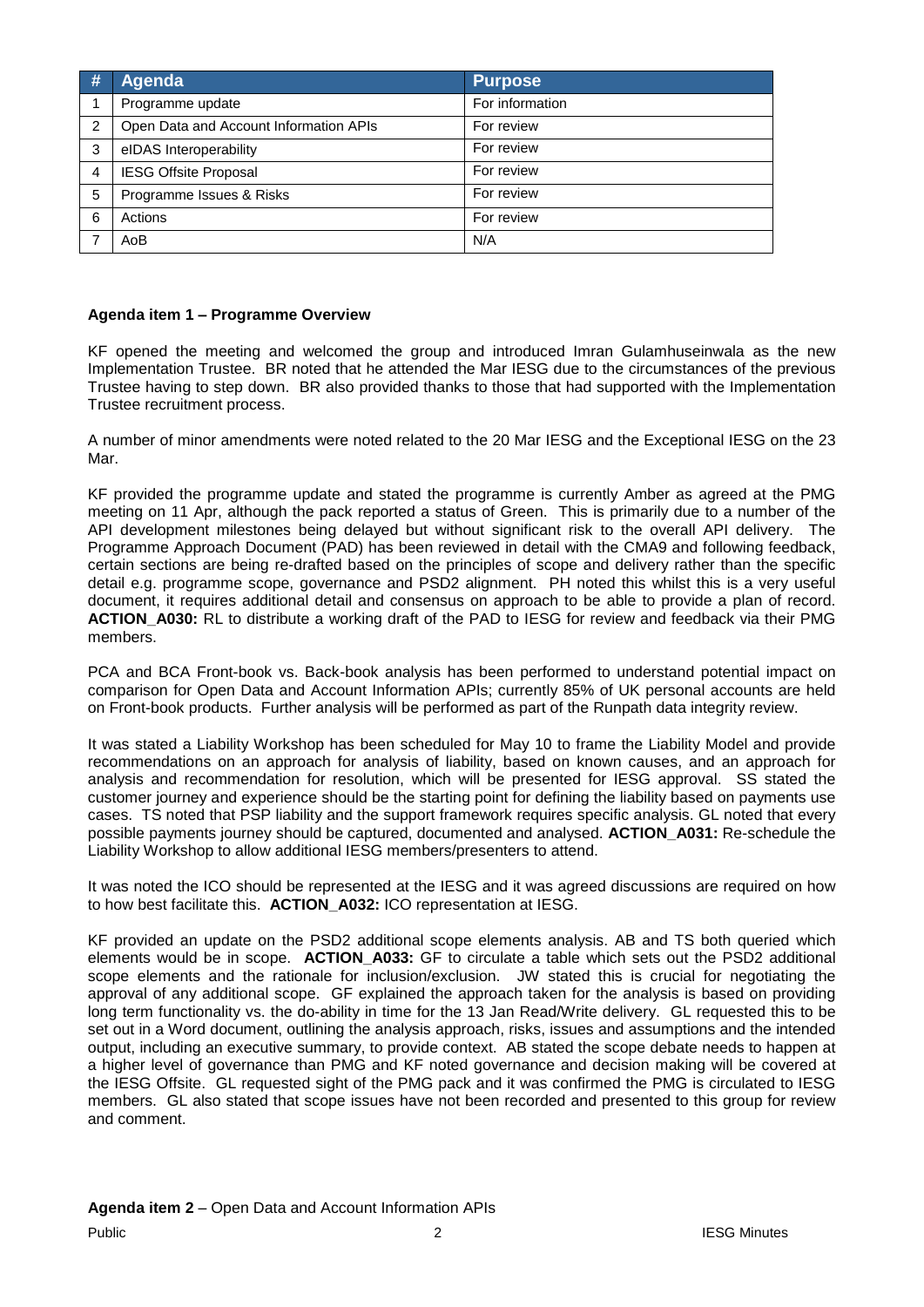CM provided an overview of the Open Data and Account Information API and the following points were noted.

- The Open Data v1.3 went live in Mar 2017 and the current update to Open Data v2.0 is planned for end Jul 2017. This will be a significant re-write to make on-boarding new products easier and to ensure ISO20022 compliance. The Account Information API is due to published on the 02 May and this will be aligned to the v2.0 of Open Data that the CMA9 are expecting to go-live in Jan 2018. The purpose of this Account Information API is to enable PSU (via AISP) to access additional PSD2 requirements such as online and product information.
- The main issue with this approach is that it does not cater for Back-book and bespoke or negotiated products due the complexity of the development required for defining all scenarios and pricing models.
- CM explained the three options to the group, including the rationale for each recommendation.
	- a. Publish a simplified API in May which is based on v1.3, which will provide a refreshed API that can be implemented by the CMA9 in Jan 2018.
	- b. Delay the release of Account API until Aug 2017, with product data based on Open Data model 2.0, which will provide a fully working API which will in reality meet the CMA use case (Account API will match Open Data API, both on v2.0).
	- c. Release a more basic Account API as planned on 02 May, but without product data components. Then issue a second release in Aug 2017, adding the product data based on Open Data model v2.0. We will deliver a working API on time, albeit with reduced functionality, which should enable the CMA9 to go live as planned in Jan 2018. All CMA9 customers on current products (and possibly many on Back-book products, if these are also included in Open Data API) will be able to make use of this service from Jan 2018. One Open Data standards release as opposed to two releases. This is the preferred option and recommendation to IESG.
- RH queried that if the simplified API is a significant re-work, should we be holding back new institutions from being on-boarded until this is all resolved. KF stated we are looking at communications for the release and maintenance schedule to ensure compliance and also quality of service. PH stated that we need to be careful what the APIs deliver vs. what propositions the institutions develop and what to provide on the API platform. IM stated that some TPPs may be building on v1.3 of the Open Data standard and that a communication is required to provide guidance on the structure and data sets and suggested any new adoption should be based on v2.0. RH suggested that TPP should use the API v1.3 and provide feedback to improve the generic and simplified structure for v2.0.
- FR queried if TPPs could innovate based on the data; IM responded that TPPs would ideally seek to build based on behaviour, layered over by data to ensure consistency. An example of this is events with cost implications but which have no value. GL mentioned that this would also create a level of liability based on product, pricing and account data.
- The Back-book for PCA/BCA will require segmentation and a force migration if we were only to use the proposed Option C. BR stated that the CMA makes no distinction between Front-book, Backbook and negotiated products. If a dispensation was to be presented this needs to be based on customer journeys that were not intended by the CMA Order.
- FR stated that Option C requires firm delivery dates and clear customer communications to drive custumer awareness and based on the CMA9 strategy for moving customers to a Front-book product.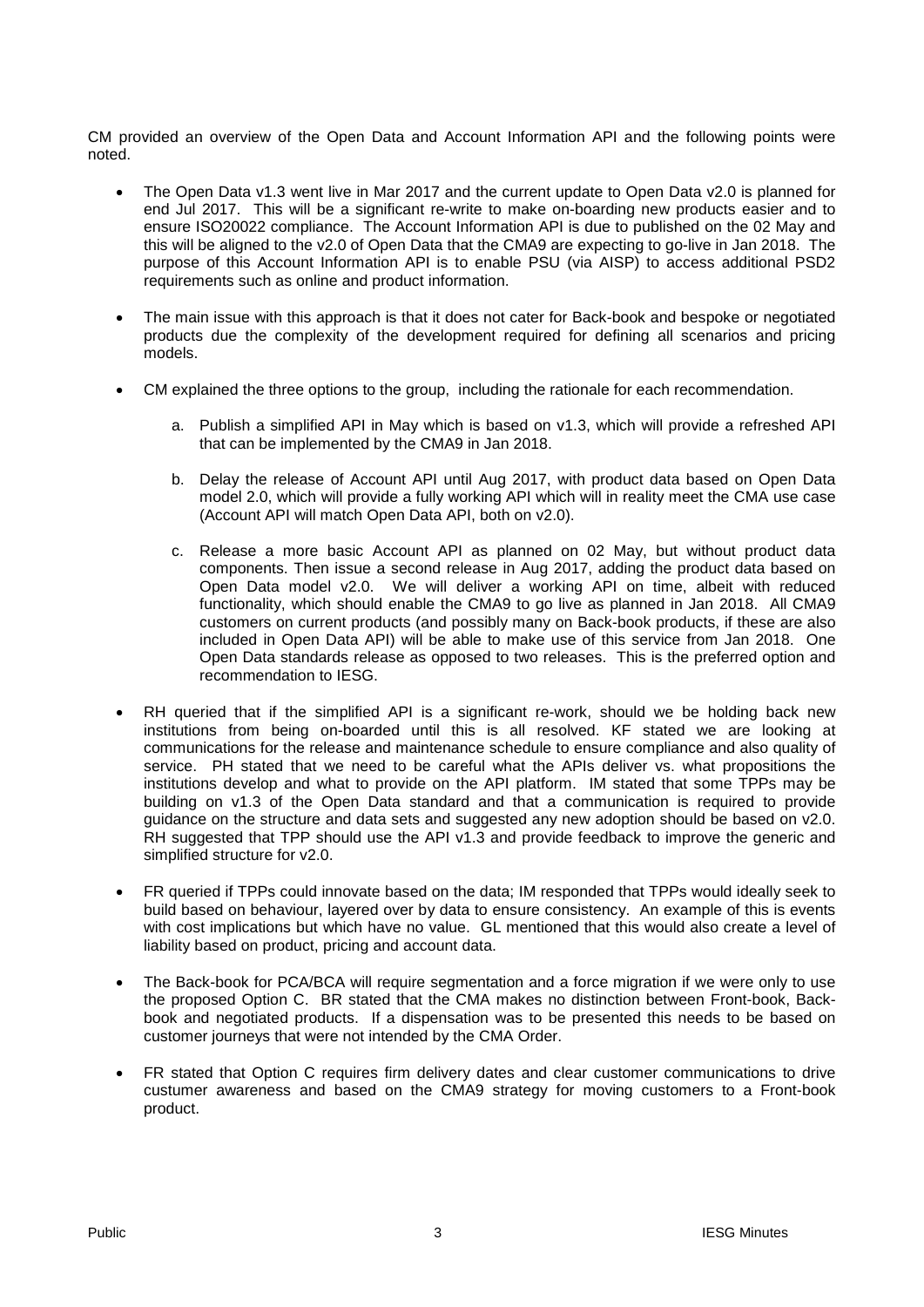### **Agenda item 3** – eIDAS Interoperability

GF provided an update on the eIDAS and an overview of the target solution. The following points were noted:

- The intention is that the eIDAS Certificates are used in the Open Banking Solution to prove the identity of a TPP (Third Party Provider); this will allow proof of the authorisation by the FCA or an NCA (National Competent Authority) and also provide proof of their PSD2 role. Then, once presented with an eIDAS certificate from a TPP, Open Banking will complete the registration of the TPP, issue corresponding OB Digital Identity and also issue any other necessary Digital Certificates in order to transact in the eco-system.
- From a PSD2 perspective, once a service provider is authorised by an NCA, an eIDAS Certificate will be issued representing their Digital Identity. The certificate must contain specific data according to the SCA RTS, including an identifier, contact details and role qualifier (AISP, PISP and ASPSP).
- The working assumption is that no approved UK or EU eIDAS CA will be in place for 13 Jan 2018, which needs to be acknowledged by the group and the associated issues that it brings (e.g. no certificate authority has been commissioned to issue eIDAS containing an FCA PSD2 role and that the certificate structure as specified in the SCA RTS is not at a level to ensure frictionless interoperability).

#### **Agenda item 4** – IESG Offsite Proposal

RL provided a brief update on the IESG Offsite and proposed approach and the following points were noted.

 The Offsite will be held on the 03 May, papers are currently being collated and will be circulated in advance of the meeting; it was stated this material will need to be pre-read before the meeting.

## **Agenda item 5** – Programme Issues and Risks

AH talked the group through the programme risks and the following points were noted.

- There are currently no programme level issues which require IESG review or ratification.
- Open ID Connect this is noted as closed on the basis that the CMA9 and IAM vendors have agreed a collective way forward to creating a common security infrastructure.

#### **Agenda item 6** – Actions

Due to limited time in the meeting, the open actions were reviewed before the programme issues and risks and the following points were noted.

- Forward Agenda it was noted this would be agreed following the IESG Offsite, once the governance principles and purpose of IESG were agreed.
- Data Integrity KF provided an update on the data modeling tool and the comparison report which was published to all institutions on the 28 Mar for review. A follow-up meeting has been scheduled for 04 May with Runpath to discuss if the review will be based on v1.3 or the updated v2.0. **ACTION\_SG34:** KF to circulate the Runpath Open Data review quote to IESG members.

#### **Agenda item 7** – Any Other Business (AOB)

JW requested to understand more about the re-usability of the API development for PSD2 and if this could be covered at the IESG Offsite on the 03 May, so that an update on scope and direction can be provided to the PSD2 Stakeholder Group.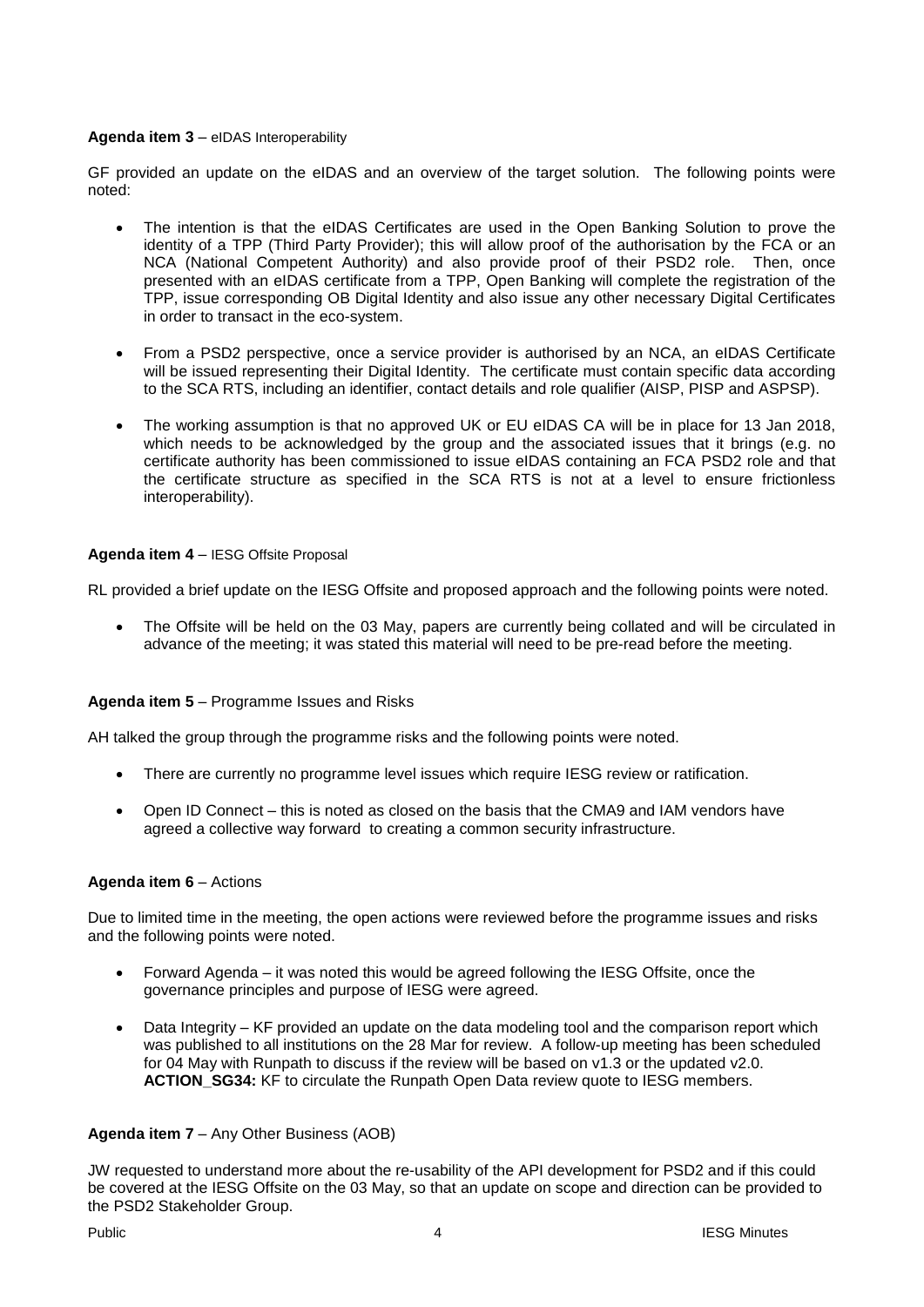# **New Actions from Implementation Entity Steering Group (18 Apr 2017)**

| <b>Ref</b>     | <b>Date Raised</b> | <b>Action Description</b>                                                                                                                                           | <b>Owner</b> | <b>Target</b><br><b>Resolution</b><br><b>Date</b> | <b>Commentary</b>                               | <b>Status</b> |
|----------------|--------------------|---------------------------------------------------------------------------------------------------------------------------------------------------------------------|--------------|---------------------------------------------------|-------------------------------------------------|---------------|
| <b>SG_A030</b> | 18 Apr 17          | <b>Programme Approach Document</b><br>RL to distribute a working draft of the PAD to<br>IESG for review and feedback via their PMG<br>members.                      | <b>RL</b>    | 21 Apr 17                                         | 10/05: PAD distributed for review and feedback. | Closed        |
| SG_A031        | 18 Apr 17          | <b>Liability Workshop</b><br>Re-schedule the Liability Workshop to allow<br>additional IESG members/presenters<br>to<br>attend.                                     | <b>PD</b>    | 21 Apr 17                                         | 10/05: Workshop re-scheduled to Mon 08 May.     | Closed        |
| <b>SG_A032</b> | 18 Apr 17          | <b>ICO representation at IESG</b><br>Engage with ICO to secure representation.                                                                                      | <b>KF</b>    | 20 Jun 17                                         | 10/05: Not due.                                 | Open          |
| <b>SG_A033</b> | 18 Apr 17          | <b>PSD2 Additional Scope Elements</b><br>GF to circulate a table which sets out the<br>PSD2 additional scope elements and the<br>rationale for inclusion/exclusion. | GF           | 05 May 17                                         | 10/05: Document circulated to IESG 03 May.      | Closed        |
| <b>SG_A034</b> | 18 Apr 17          | <b>Runpath Open Data Review</b><br>KF to circulate the Runpath Open Data<br>review quote to IESG members.                                                           | <b>KF</b>    | 04 May 17                                         | 10/05: Quote circulated to IESG.                | Closed        |